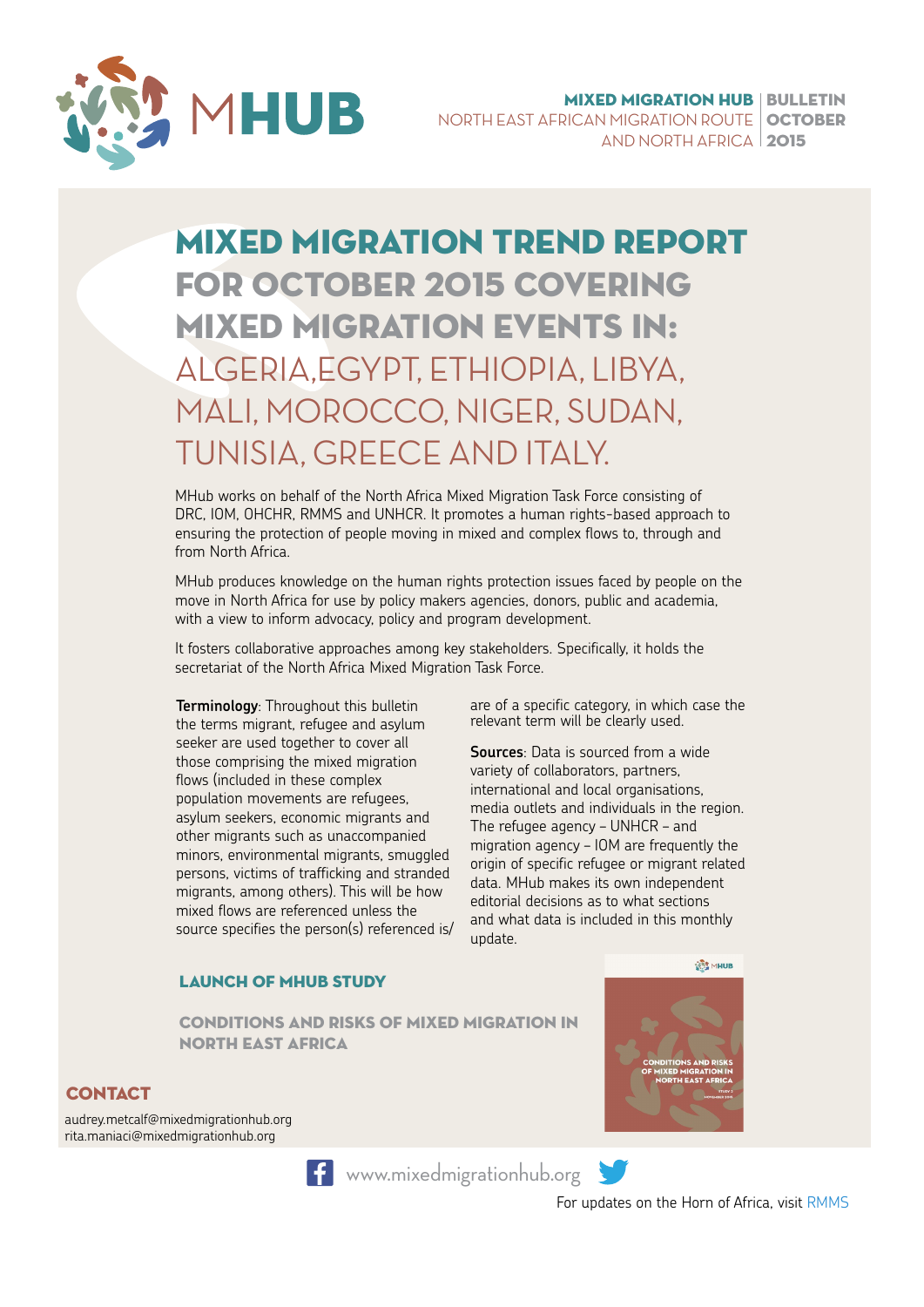# TRENDS

### NORTH AFRICA ALGERIA

#### **Policy**

- The Italian Cooperation has approved a 200,000 Euro voluntary emergency contribution to the United Nations High Commissioner for Refugees (UNHCR) to respond to the consequences of the flooding that has affected the [Saharawi refugee](http://reliefweb.int/report/algeria/emergency-contribution-unhcr-flooding-saharawi-refugee-camps-tindouf-algeria)s camps in the Tindouf area of Algeria. Based on the available estimates, approximately 25,000 people are currently in dire need. Italy's contribution is directed at supporting UNHCR operations and those of other organisations working with the Saharawi refugees in the area.
- [The fourth meeting](http://www.un.org/press/fr/2015/cpsd582.doc.htm) with the Commission of Political Special Issues and Decolonization took place on the  $13<sup>th</sup>$  of October with a focus on the Saharawi refugees situation in the Tindouf camps and on the Saharawi people from the South of Morocco. The meeting began by hearing 88 petitioners registered under the topic of the Western Sahara issue. Some speakers deplored the precarious living conditions in the Tindouf camps in Algeria, showing their support for the solution of an advanced autonomy for the Western Sahara region proposed by Morocco, and requesting the selfdetermination referendum promised 23 years ago to the Saharawi people.

### **EGYPT**

#### **Departures/Arrivals/Rescues**

- On the 9<sup>th</sup> of October, Egyptian authorities closed the Rafah [border crossing](http://english.ahram.org.eg/NewsContent/1/64/152495/Egypt/Politics-/Egypt-closes-Rafah-border-following-return-of-Pale.aspx) following a three-day opening, in one-direction only, to allow Palestinian pilgrims arriving from Saudi Arabia to return to their homeland. The total number of pilgrims who crossed the border during those two days was 2,258, along with 29 Palestinians who were being deported to the Gaza strip.
- $\bullet$  On the  $10<sup>th</sup>$  of October, of [25 Somalis](http://www.thecairopost.com/news/170979/news/egyptian-security-forces-foil-two-illegal-ground-sea-migrations
) were arrested inside a Cairo-Aswan train, and said they were seeking asylum in Egypt.
- It is reported that on the same day, security forces stopped an [irregular migration](http://www.repubblica.it/esteri/2015/10/11/news/egitto_affonda_barcone_diretto_italia_10_morti-124845571/?ref=search)  attempt by a group of 42 Egyptians in Nile Delta's port city Rashid, 263 km north of Cairo according to the Ministry of Interior.
- [Local media reports](http://english.ahram.org.eg/NewsContent/1/64/152648/Egypt/Politics-/Ten-migrants-drowned-near-Egyptian-beach-.aspx) that on the  $10<sup>th</sup>$  of October a boat full of migrants, refugees and asylum seekers sank off the coast of Egypt, 10 were found dead and 20 were rescued. [The shipwreck](http://www.repubblica.it/esteri/2015/10/11/news/egitto_affonda_barcone_diretto_italia_10_morti-124845571/?ref=search) happened near Baltim, in the province of Kafr al Sheij, Northeast of Cairo. This area serves as a stage of the journey of many seeking to enter irregularly into Europe through Egypt. The vessel was bound for Italy with those on board coming from Syria, Sudan and other African countries. The total number of migrants, refugees and asylum seekers on board was unknown.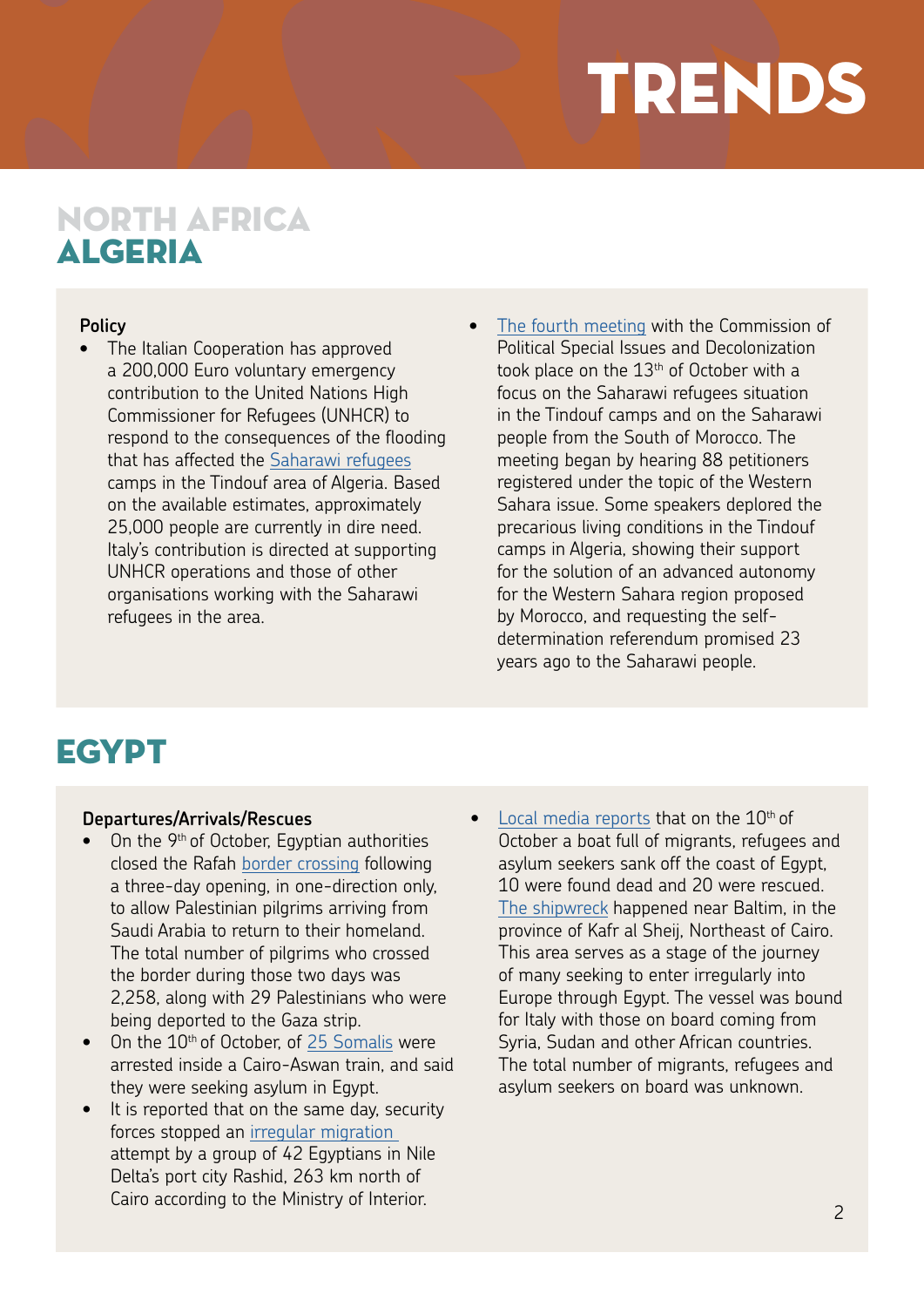- On the  $20<sup>th</sup>$  of October a boat carrying no less than [560 Egyptian child](http://english.ahram.org.eg/NewsContent/1/64/161501/Egypt/Politics-/-Egyptian-child-migrants-reach-Italian-shore-Minis.aspx) migrants, refugees and asylum seekers whose ages did not exceed 11-years-old reached Italian shores. The Minister of Immigration and Affairs of Egyptians Abroad announced that Italy was providing residence for the children as well as shelters where they are learning crafts.
- On the  $24<sup>th</sup>$  of October Damietta border guards arrested 232 migrants, refugees and asylum seekers of [different nationalities](http://thecairopost.youm7.com/news/173377/news/232-people-arrested-in-damietta-over-attempted-illegal-immigration) before irregularly leaving the country in a fishing boat. Those arrested include 94 Egyptians, 76 Comorians, 50 Sudanese, two Somalis, two Iraqis, three Congolese, three Ethiopians, one from Chad, one from South Sudan.
- On the  $25<sup>th</sup>$  of October the Egyptian navy stopped an [irregular immigration](http://thecairopost.youm7.com/news/173577/news/pics-238-arrested-in-fishing-boat-en-route-to-italy-amid-bad-weather) attempt, preventing 100 Egyptians and 138 others from taking the journey across the Mediterranean to Italy. The boat was taken to [Damietta Port](http://en.aswatmasriya.com/news/view.aspx?id=aad374f1-5461-4d7f-ba54-7c6c527067ff) where they received medical care before being handed over to prosecutors who will decide on any ensuing legal procedures.
- [Local media reports](http://thecairopost.youm7.com/news/173712/news/145-egyptians-arrested-before-travelling-to-libya-illegally) that on the  $26<sup>th</sup>$  of October, 145 Egyptians were arrested in Salloum in the Western Desert before travelling to Libya irregularly.
- On the  $27<sup>th</sup>$  of October, [245 migrants,](http://thecairopost.youm7.com/news/173712/news/145-egyptians-arrested-before-travelling-to-libya-illegally) refugees and asylum seekers, all Egyptian except five Sudanese were arrested in Salloum for being in a military zone without a permit as they were heading to Libya through desert routes.
- [Local media reports](http://thecairopost.youm7.com/news/174306/news/49-egyptians-arrested-for-illegal-travel-to-libya) that on the  $31<sup>th</sup>$  of October, officials at the Sallum border crossing halted an attempt by 49 Egyptians to irregularly travel to Libya. The migrants, refugees and asylum seekers were from 11 governorates, and were stopped for being in a military zone without a permit. They were all arrested and will be referred to prosecution.
- $\bullet$  Local media reports that between the 30<sup>th</sup> and 31<sup>st</sup> of October, 635 Egyptians and [Libyans](http://thecairopost.youm7.com/news/174306/news/49-egyptians-arrested-for-illegal-travel-to-libya) have travelled in both directions across the border.

#### **Policy**

- Egypt participated in the [Valletta Summit on](http://ara.reuters.com/article/worldNews/idARACAE9B2FW120131111)  [Migration](http://ara.reuters.com/article/worldNews/idARACAE9B2FW120131111) on the  $11<sup>th</sup>$  and  $12<sup>th</sup>$  of November in Malta. The summit had the scope to bring together European and African heads of state or government in an effort to strengthen cooperation in the area of migration. It addressed the challenges and the [opportunities of migration.](http://akhbarelyom.com/article/5640b4cc79f23c8e4d6ec88e/%D9%85%D8%B5%D8%B1-%D8%AA%D8%B4%D8%A7%D8%B1%D9%83-%D9%81%D9%8A-%D9%82%D9%85%D8%A9-%D9%81%D8%A7%D9%84%D9%8A%D8%AA%D8%A7-%D9%84%D9%84%D9%87%D8%AC%D8%B1%D8%A9-%D8%A8%D9%85%D8%A7%D9%84%D8%B7%D8%A7-%D8%A7%D9%84%D8%A3%D8%B1%D8%A8%D8%B9%D8%A7%D8%A1-1447081154)
- Migration and Egyptian Expatriate Affairs Minister Nabila Makram Abdel Shahid announced that her ministry is coordinating with other ministries to communicate with [Egyptian expatriates](http://www.egyptindependent.com/news/immigration-ministry-prepares-migration-bill-minister) and prepare a draft law on immigration, which will be presented to the next parliament.
- Egypt proposed solutions to irregular migration at the Organization for Security and Cooperation in Europe meeting. On the  $21<sup>st</sup>$  of October Egypt called for implementing immediately all projects that are included in the framework of the steering committee of the European Union and Horn of Africa initiative for fighting [human trafficking](http://www.albawabhnews.com/1562160). It has been underlined the necessity of settling the Syrian and Libyan crises in a bid to put an end to irregular migration. Further, the importance of finding solutions to the problem was emphasized by providing jobs for young people and enhancing development programs in the source countries of migration.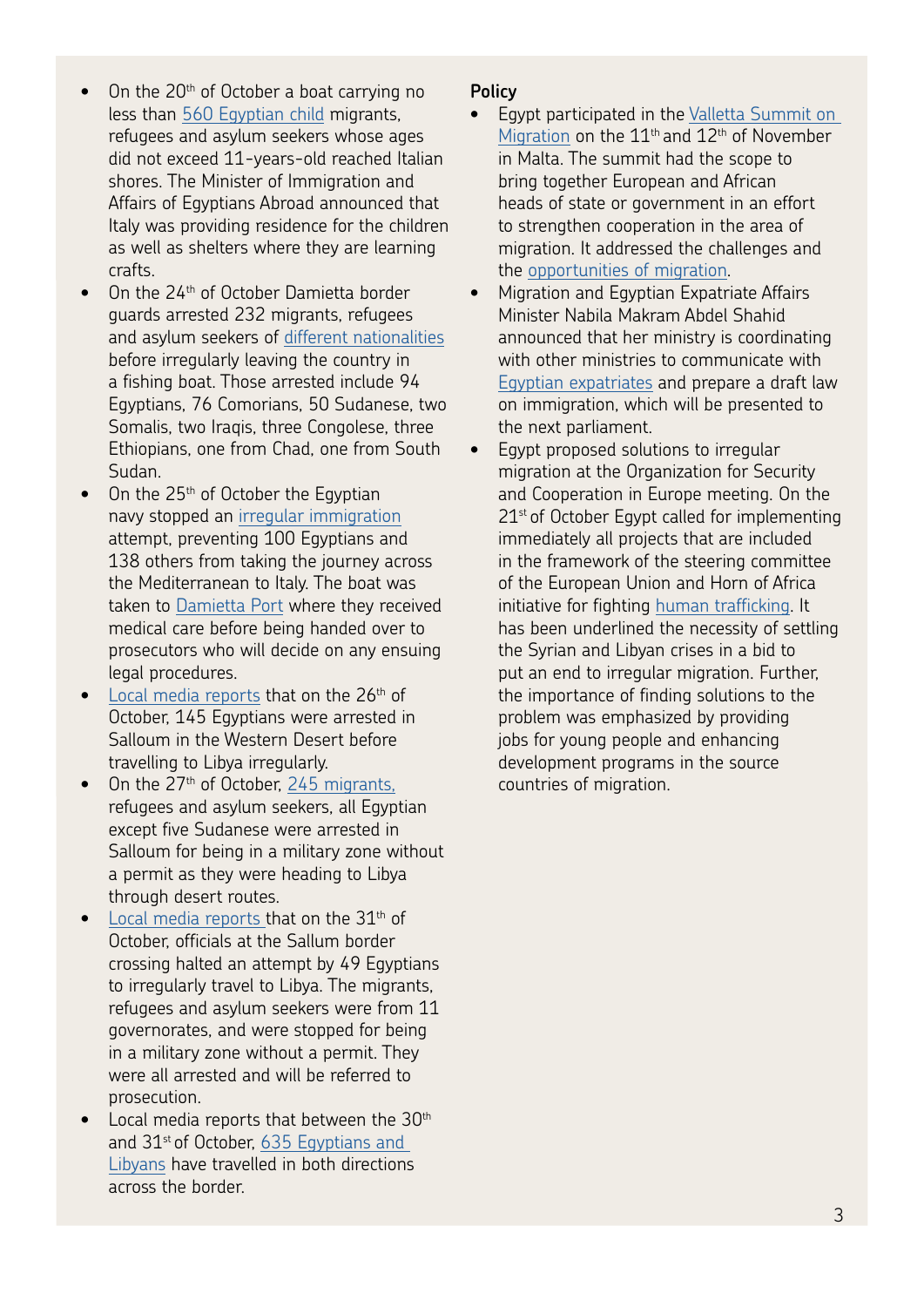#### **Departures/Arrivals/Rescues**

As of November 9<sup>th</sup>, [11,273 individuals](http://www.regionalmms.org/fileadmin/content/monthly%20summaries/RMMS_Monthly_Summary_October_2015.pdf) had arrived in Ethiopia from Yemen since the outbreak of violence in March 2015, the majority of who (66 per cent) are returning Ethiopian nationals.

#### **Refugees/Asylum Seekers**

- The [daily average arrival](http://data.unhcr.org/SouthSudan/country.php?id=65 ) rate of refugees as of the 16<sup>th</sup> of October is 35 people through the Pagak, Akobo and Burbiey entry points, where registration and border monitoring is continuing. This is an increase from the daily average of 29 as of the  $2^{nd}$  of October. New arrivals continue to be transferred to the camps with support from the International Organization for Migration for transport. (UNHCR South Sudan Situation Regional Update 77)
- As of the 20<sup>th</sup> of October, UNHCR has registered [3,570 asylum seekers and](http://www.regionalmms.org/fileadmin/content/monthly%20summaries/RMMS_Monthly_Summary_October_2015.pdf)  [refugees](http://www.regionalmms.org/fileadmin/content/monthly%20summaries/RMMS_Monthly_Summary_October_2015.pdf). The majority of this group are Somali (2,515) and Yemeni (1,046) nationals.
- As of October 30<sup>th</sup>, there were 289,227 [South Sudanese refugees](http://data.unhcr.org/SouthSudan/country.php?id=65 ) and asylum seekers in Ethiopia, an increase of 156 since the 2nd of October (UNHCR).

#### **Migrant Vulnerability**

- On November 3<sup>rd</sup>, IOM reported to have helped [54 Ethiopians](https://www.iom.int/news/iom-helps-ethiopians-return-home-yemen-djibouti) return home who were stranded in Yemen and Djibouti. The group included 22 unaccompanied minors.
- [In October 2015](https://www.iom.int/news/iom-helps-ethiopians-return-home-yemen-djibouti) alone, IOM helped to repatriate 137 Ethiopians, 29 of them unaccompanied minors.
- As of October 30<sup>th</sup>, of the 220,108 refugee populatio[n in Gambella,](http://data.unhcr.org/SouthSudan/country.php?id=65 ) 71 per cent are female and 91 per cent are women and children, 21,566 are identified as unaccompanied/separated children. (South Sudanese new arrivals in Gambella Post 15<sup>th</sup> December 2013 as of 30<sup>th</sup> October 2015)

#### **Policy**

• IOM and Ethiopia's National Council Against Human Trafficking and Smuggling have organized a consultative meeting with religious leaders on [irregular migration.](www.iom.int/news/ethiopian-religious-leaders-address-irregular-migration) The participants identified best practices and underlined the importance of reopening legal channels to reduce irregular migration.

### LIBYA

#### **Departures/Arrivals/Rescues**

- On the 15<sup>th</sup> of October the Naval Service patrol ship [Samuel Beckett](http://www.irishtimes.com/news/social-affairs/irish-naval-ship-l%C3%A9-samuel-beckett-rescues-100-off-libya-1.2392904) rescued more than 100 migrants, refugees and asylum seekers, including two children, from an inflatable raft off the Libyan coast. It is the second humanitarian rescue for the vessel which took over from the Niamhat at the start of the month as the Irish Defence Forces ship in the Mediterranean assisting with the rescue of migrants, refugees and asylum seekers.
- On the 27<sup>th</sup> of October the Libyan Red Crescent reported the recovery of over 40 bodies on Libyan beaches. [Some 27 bodies](http://www.iom.int/news/mediterranean-update-shipwrecks-libya-greece) were found on Zliten beach, East of Tripoli, others were found nearby on Khoms beach.

The shipwreck from which they died was likely caused by bad weather. At least 30 migrants, refugees and asylum seekers who were on the boat that sank, are still missing. All were reportedly from Sub Saharan Africa according to IOM.

#### **Policy**

On the 6<sup>th</sup> of October a [Libyan official](http://news.yahoo.com/libyan-authorities-detain-300-african-migrants-112046828.html
) with the Islamist-backed government controlling the capital, Tripoli, said they had detained [300 African migrants](http://news.yahoo.com/libyan-authorities-detain-300-african-migrants-112046828.html
) captured while boarding boats headed to Europe. There are [additional reports](http://www.businessinsider.com/ap-libyan-authorities-detain-300-african-migrants-2015-10) that some migrants, refugees and asylum seekers from Sub Saharan Africa were also detained on a beach east of Tripoli.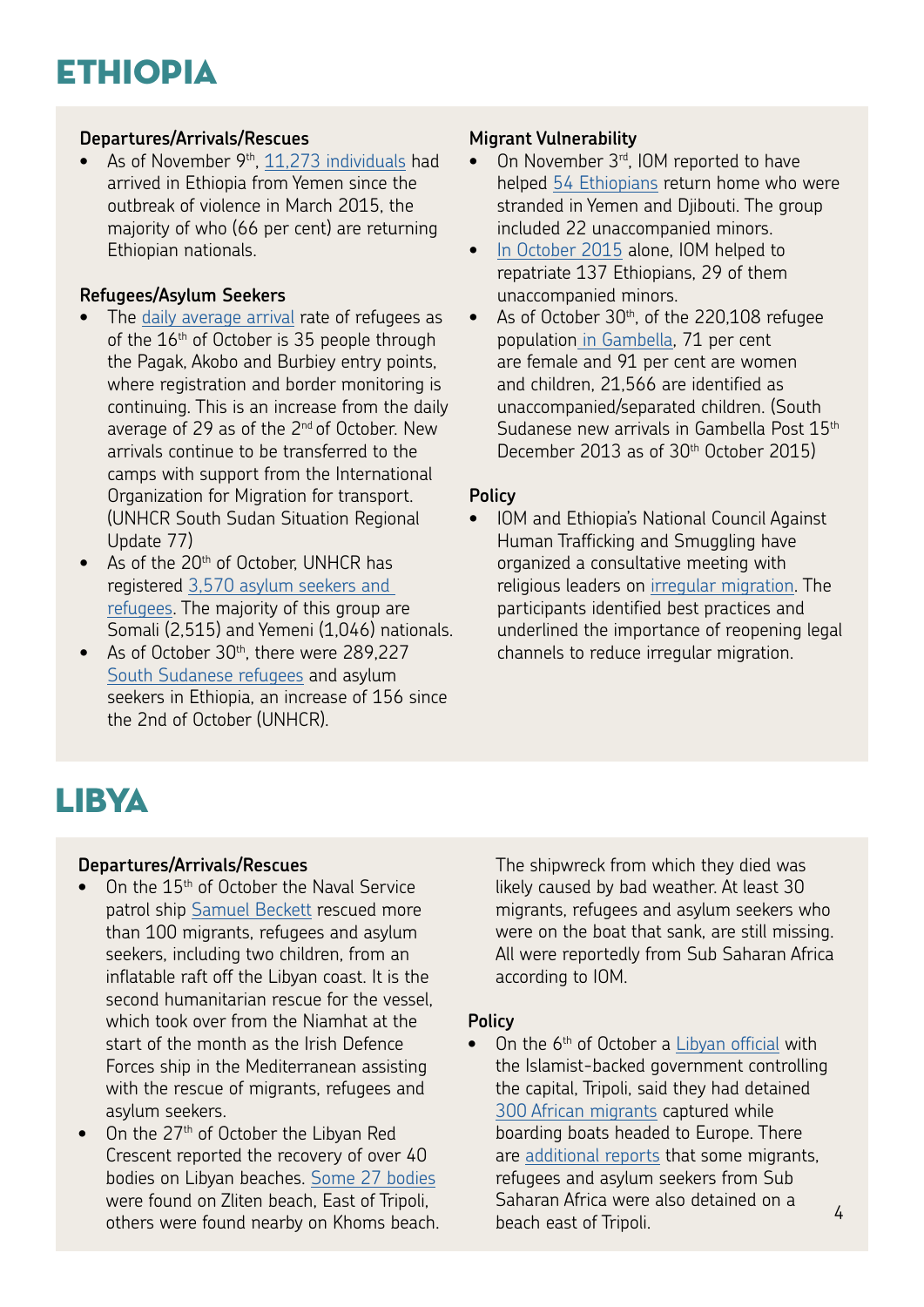

#### **Refugees/Asylum Seekers**

- As of October 31<sup>st</sup>, [138,564 refugees](http://data.unhcr.org/SahelSituation/country.php?id=501
) are registered in Mali, 2,532 less than October 2014.
- Of the [138,564 registered refugees](http://data.unhcr.org/SahelSituation/country.php?id=501
) currently in Mali, 16,609 are Malian refugee returnees, an increase of 3,544 from October 2014 (UNHCR).
- As of October  $31<sup>st</sup>$ , these are the Malian [refugee numbers](http://data.unhcr.org/SahelSituation/country.php?id=501
) by country of asylum with any change from the 30<sup>th</sup> of September: 53,927 in Niger, an increase of 1,048, 50,131 in Mauritania, a decrease of 135, 34,191 in Burkina Faso, an increase of 168, 169 in Togo, 119 in Algeria, and 27 in Guinea which remain unchanged.

### **MOROCCO**

#### **Departures/Arrivals/Rescues**

- On the 9<sup>th</sup> of October it was reported that a [Cameroonian and a Guinean](http://cadenaser.com/ser/2015/10/09/internacional/1444425919_850628.html) died during their attempt to cross the border into Ceuta on a boat.
- 20 others were injured at the [Spanish-](http://www.statewatch.org/news/2015/oct/ceuta-border-two-dead.htm)[Moroccan border](http://www.statewatch.org/news/2015/oct/ceuta-border-two-dead.htm) after a raft on which they were travelling was overturned by the Moroccan Royal Marines. The 20 injured come from Cameroon, Guinea, Ivory Coast and Senegal. After being taken from the water they were held for 12 hours in police vans before being detained in a police station at Castillejos in Morocco. A dozen others present on the boat who were witnesses to these events were detained in a van for 12 hours and subsequently taken to the Fnideq police station.
- On the 3<sup>rd</sup> of October, 200 migrants, refugees and asylum seekers attempted to cross the fences in Ceuta, [87 successfully](https://beatingborders.wordpress.com/2015/10/12/the-eu-spanish-moroccan-cooperation-kills-mass-arrests-deportations-and-two-new-deaths-the-forgotten-dead/) made it across. Several other attempts were made by hundreds of migrants, refugees and asylum seekers. Afterwards, Morocco increased the military presence and border security measures at the fences.

### NIGER

#### **Refugees/Asylum Seekers**

- As of October the Government of Niger estimated that the insurgency-related population of Nigerian refugees and Niger nationals who had been living in Nigeria (Niger returnees) had reached 100,000. It also estimated the IDP population at 50,000 persons (UNHCR Nigeria Situation Regional Update N17°).
- The number of [Malian refugees](http://data.unhcr.org/SahelSituation/documents.php?page=1&view=list) in Niger has reached the highest ever. From January  $1<sup>st</sup>$  to October 31 $<sup>st</sup>$  2015, UNHCR Niger</sup> facilitated the voluntary return of 1,107 refugees. Despite these returns the number of new arrivals as well as the natural growth of the population has increased the overall refugee population by more than 10 per cent. The overall figure in progress now stands at 53,927 while around 3,000 persons are still awaiting verification and registration. (Niger: augmentation des refugies maliens au Niger)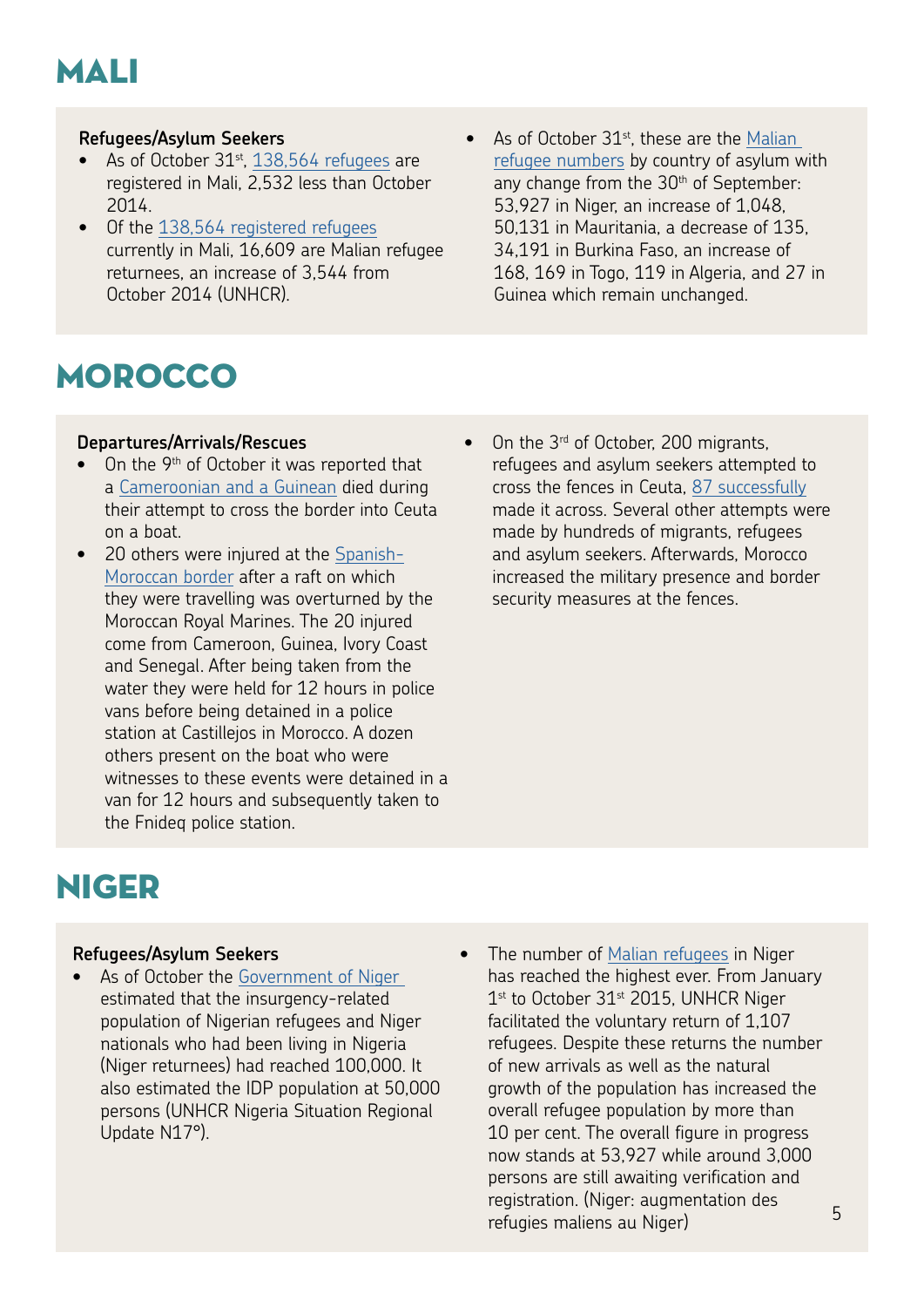#### **Policy**

• IOM has conducted [three field visits](https://www.iom.int/news/niger-mali-and-burkina-faso-seek-coordinate-border-management) as part of a project: 'Coordinated Border Management in Mali, Niger, Mauritania and Burkina Faso'. Following completion of the preliminary phase of the project and finalization of a national border management assessments in Mali, Niger,

SUDAN

#### **Departures/Arrivals/Rescues**

- As of 28th October 109,575 South Sudanese [arrived](http://data.unhcr.org/SouthSudan/regional.php) in White Nile, 34,487 in Khartoum, 25,006 in West Kordofan, 24,368 in South Kordofan, 3,661 in Blue Nile, 374 in North Kordofan, 164 in East Darfur. (UNHCR Operational Update for South Sudan)
- The total number of arrivals from South Sudan for October is [4,586](http://data.unhcr.org/SouthSudan/regional.php), the highest since July (12,081), and slightly more than the previous months of August (3,258) and September (3,240). The decrease in the overall figure is largely due to onward population movements from Kharasana, West Kordofan. (UNHCR Operational Update for South Sudan)
- In White Nile State [251 new arrivals](http://data.unhcr.org/SouthSudan/regional.php) from South Sudan settled in Al Alagaya (107), Um Sangor (81), El Kashafa (27) El Redis II (21), El Redis I (13) and Dabat Bosin (2) sites between the 16th and the 28<sup>th</sup> of October. 558 individuals left Kharasana, West Kordofan, indicating that these people have moved on to unknown locations in Sudan. (UNHCR Operational Update for South Sudan)

#### **Refugees/Asylum Seekers**

- As of 8<sup>th</sup> November 2015, Sudan hosted a total [366,329 refugees](http://www.regionalmms.org/fileadmin/content/monthly%20summaries/RMMS_Monthly_Summary_October_2015.pdf) in the country, including 197,635 South Sudanese and 168,694 refugees from other countries.
- On 26<sup>th</sup> of October, UNHCR in partnership with the Commission for Refugee Affairs started verifying, registering and issuing ID cards to [6,000 asylum seekers](http://reliefweb.int/sites/reliefweb.int/files/resources/ALL_SSD_UPDATE_17-30_OCT_2015.pdf) from South Kordofan and Blue Nile States in Sudan who are living in Juba. (UNHCR South Sudan Situation Regional Update 78)
- In the Yida settlement in Unity State, UNHCR registered [112 Sudanese new arrivals](http://reliefweb.int/sites/reliefweb.int/files/resources/ALL_SSD_UPDATE_17-30_OCT_2015.pdf) from South Kordofan in Sudan, bringing the total number to 14,810 since 23 December 2014. Most were single men from Boram, Heban and Umdoreen counties. UNHCR also relocated 129 new arrivals and refugees from Yida to Ajuong Thok, bringing the total number of refugees relocated to Ajuong Thok to 16,083 since 23 December 2014. (UNHCR South Sudan Situation Regional Update 78)

### TUNISIA

#### **Departures/Arrivals/Rescues**

[Seventy four migrants,](http://diasporaenligne.net/depeche-afp-tunisie-74-migrants-clandestins-secourus-par-des-pecheurs/) refugees and asylum seekers that left from Tajoura, near Tripoli in Libya trying to reach the island of Lampedusa in Italy were rescued on the 12<sup>th</sup> of November by Tunisian fishermen after wandering for five days at sea after getting lost because of bad weather.

Migrants, refugees and asylum seekers from Bangladesh, Ghana, Nigeria, Togo and Liberia were on board when they arrived in Zarzis, in southern Tunisia, after being escorted by fishermen.

Mauritania and Burkina Faso, Kongokire border post (in Niger at the Malian border), Sona (in Mali at the Burkinabè border) and Kantchari (in Burkina Faso at Nigerien border) were identified as strategic crossing points in need of rehabilitation. Construction is expected to be completed by April 2016.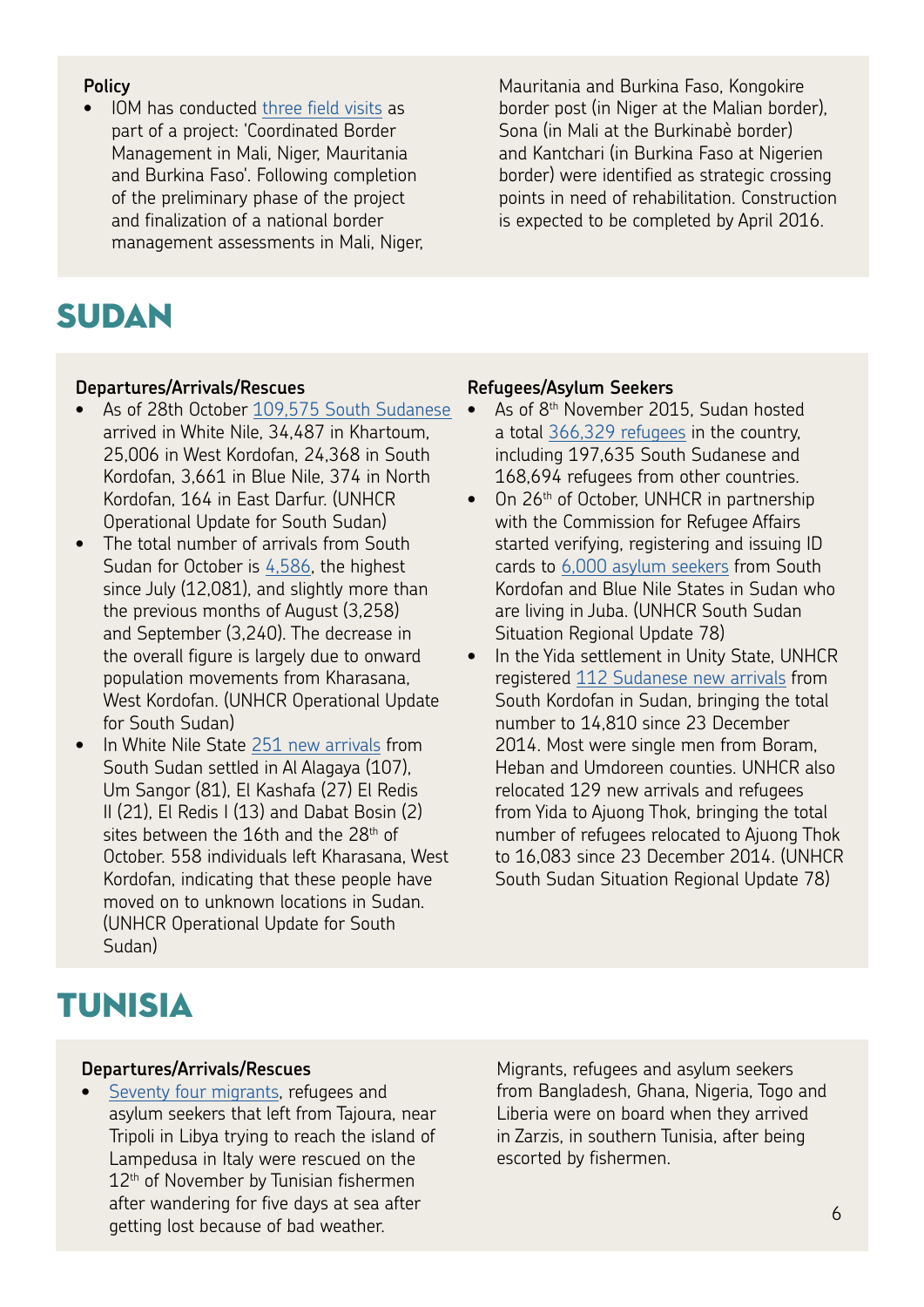On the 7<sup>th</sup> of October an irregular migration attempt was stopped by the Coast Guard in Mahdia, in central-eastern Tunisia. Some [33 Tunisian nationals](http://www.qna.org.qa/en-us/News/15100809150024/Illegal-Migration-Attempt-Thwarted-in-Tunisia) were intercepted off Chebba as they were trying to irregularly cross to Italy on board a fishing boat. This is the third attempt at irregular crossing of the Tunisian maritime border that has been thwarted since the beginning of October.

#### **Migrant Vulnerability**

• IOM and Tunisia's National Observatory for Youth opened on the 24<sup>th</sup> of October a new [Swiss-funded Migration Information Center](http://tunisianewsgazette.com/migration-information-centre-for-young-people-opens-in-tunis/#more-12360)  for young people in Tunis. The centre will provide information and promote safe and regular migration options among Tunisian youth. It will use information materials and counselling to promote legal migration and deter vulnerable young people from considering irregular migration options and fraudulent jobs offered by human smugglers and traffickers.

#### **Policy**

The new [draft law](http://allafrica.com/stories/201510060704.html) on the right of asylum in Tunisia was the focus of a meeting on the 5<sup>th</sup> October in Tunis, between Secretary of State in charge of Immigration and Social Integration Belgacem Sabri and members of the European Commission Delegation including representatives of the 'Parti des Verts'. The meeting focused on the issue of asylum and organised and irregular migration. Currently, as Tunisia does not yet have an asylum law in place, the UNHCR assists Tunisian authorities in the refugee status determination process.

### GREECE / BALKAN ROUTE

#### **Departures/Arrivals/Rescues**

- $\bullet$  IOM estimates that from the 1<sup>st</sup> of January to the 2<sup>nd</sup> of November, 616,392 migrants, refugees and asylum seekers have arrived in Greece.
- [In October,](http://reliefweb.int/sites/reliefweb.int/files/resources/GreeceOperationalUpdate%235Oct-19Oct.pdf) a significant increase of arrivals was noticed on Chios and Samos, while arrivals in Lesvos continued to count for around 60 per cent of the total. Lesvos remains the primary landing point for smuggler boats from Turkey.
- IOM estimates that 214,781 arrivals have been registered in Greece just in October.
- The main countries of origin are Syria and Afghanistan, and the main departure country is Turkey.
- From the  $5<sup>th</sup>$  to the 19<sup>th</sup> of October, there were [87,000 arrivals by sea](http://reliefweb.int/sites/reliefweb.int/files/resources/GreeceOperationalUpdate%235Oct-19Oct.pdf) of migrants, refugees and asylum seekers to Greece. The arrivals by day ranged from 3,700 to 9,000 with the average daily arrival figure at 5,800.
- The [main nationalities](http://reliefweb.int/sites/reliefweb.int/files/resources/GreeceOperationalUpdate%235Oct-19Oct.pdf) of migrants, refugees and asylum seekers arriving in Greece

between the  $5<sup>th</sup>$  and  $19<sup>th</sup>$  of October were of Syrians (66 per cent), Afghans (23 per cent) and Iraqis (6 per cent). Although Syrians continued to arrive in Greece at a high rate, the rate of Afghans and Iraq has increased, therefore affecting the percentage distribution.

- From the  $5<sup>th</sup>$  to the  $19<sup>th</sup>$  of October, six [shipwrecks](http://reliefweb.int/sites/reliefweb.int/files/resources/GreeceOperationalUpdate%235Oct-19Oct.pdf) took place off the coasts of Lesvos, Leros and Samos resulting in 13 deaths, half of the shipwrecks happening over two days.
- On the 15<sup>th</sup> of October [a wooden boat](http://bereamail.co.za/afp/111873/seven-dead-after-greek-coastguard-vessel-hits-migrant-boat) carrying dozens of migrants from Turkey to Europe sank near the island of Lesbos after colliding with a Greek Coast Guard vessel, leaving at least seven people dead, including four children. The first bodies to be retrieved were those of a woman, two young girls and a baby. A woman, a man and a minor were found later. The 31 survivors who were brought to safety had reported a total of eight people missing. The matrix of the state of  $7$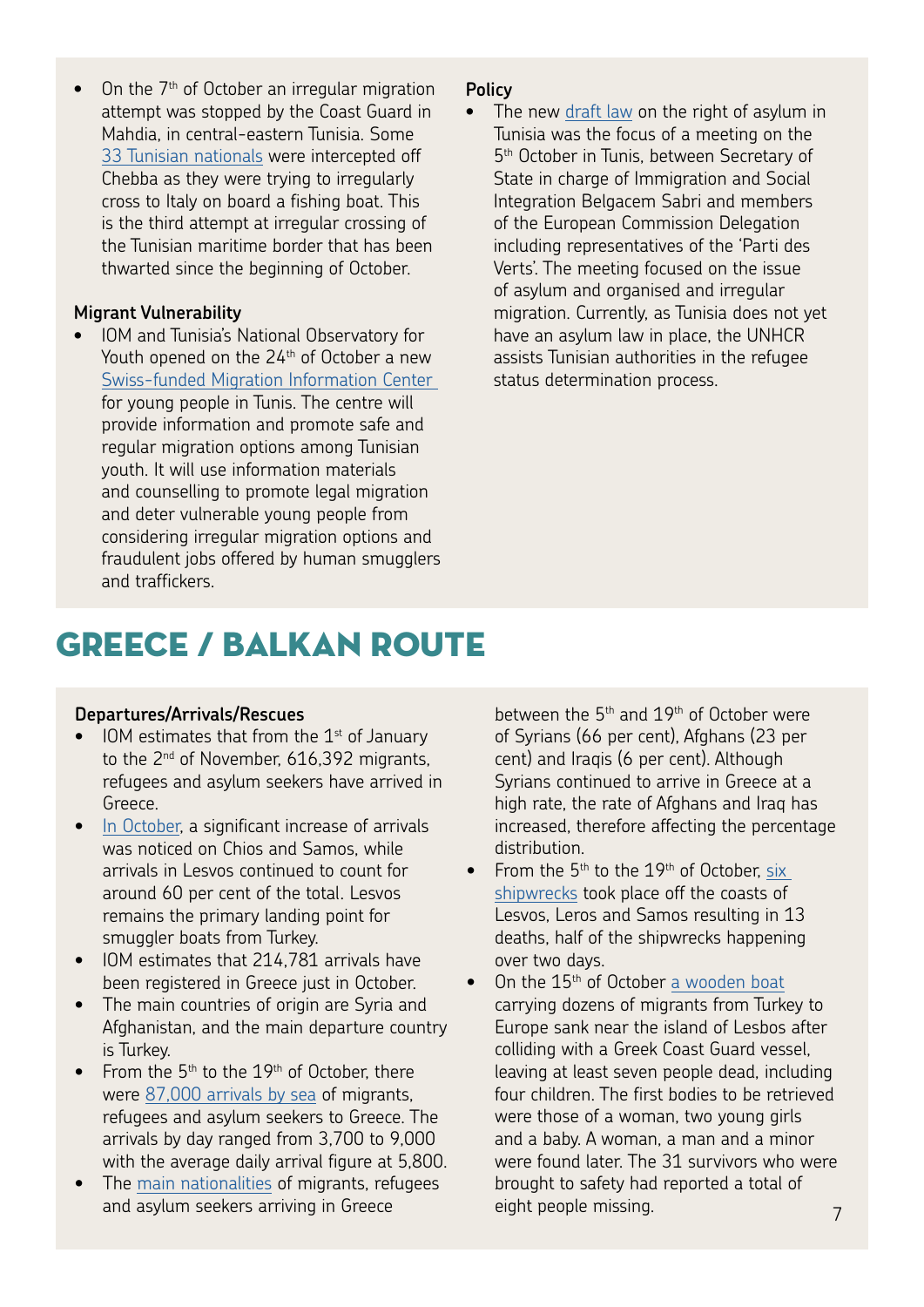- On the 17<sup>th</sup> of October, 9,113 new arrivals entered Greece, on the 18th of October 9,237, on the 19<sup>th</sup> of October 8,617, on the 20<sup>th</sup> of October 10,994, and on the  $21<sup>st</sup>$  of October 10,024.
- The influx has left many local authorities unprepared. The [island of Lesvos](http://edition.cnn.com/2015/10/23/europe/greece-migration-at-2015-high/index.html) continues to receive the highest percentage of refugees and migrants. Some 27,276 have reached the island of Lesvos between the 18<sup>th</sup> and the 23th of October, while 9,750 arrived in Chios.
- Between the  $19<sup>th</sup>$  and  $21<sup>st</sup>$  of October,  $18<sup>st</sup>$ [migrants](https://www.iom.int/news/greece-records-highest-weekly-migration-inflows-2015-so-far) lost their lives in two incidents, the first off the coast of Megisti, the second off the coast of Samos. In the latter, the Hellenic Coast Guard rescued a 32-year-old Syrian, but 14 others, including his wife, two children and other relatives were missing and believed to have drowned.
- Between the  $18<sup>th</sup>$  and the  $23<sup>th</sup>$  of October. [IOM Greece](http://edition.cnn.com/2015/10/23/europe/greece-migration-at-2015-high/index.html) recorded the highest migration inflows since the beginning of 2015. Despite deteriorating weather conditions, approximately 48,000 refugees and migrants crossed from Turkey to the Greek islands, averaging around 9,600 migrants, refugees and asylum seekers over those five days.
- 48 thousand migrants, refugees and asylum seekers arrived in only five days on the island of Lesvos, with a daily peak of 11 thousand on the 20<sup>th</sup> of October and a drop during the weekend between  $23<sup>rd</sup>$  to  $25<sup>th</sup>$ , with about [four thousand landings](http://www.repubblica.it/solidarieta/immigrazione/2015/10/27/news/grecia-126003813/?ref=search) on the 26<sup>th</sup> of October.
- IOM staff in Lesvos reported tha[t a fishing](http://www.iom.int/news/mediterranean-update-shipwrecks-libya-greece)  [boat r](http://www.iom.int/news/mediterranean-update-shipwrecks-libya-greece)escued 41 migrants and refugees from the sea on the 24<sup>th</sup> of October.
- On the 26<sup>th</sup> of October another shipwreck was recorded off the [coast of Lesvos](http://www.iom.int/news/mediterranean-update-shipwrecks-libya-greece) when a plastic vessel smashed into rocks. The Hellenic Coast Guard rescued 35 migrants, refugees and asylum seekers and recovered the body of one Afghan woman from the shore.
- The Greek Coast Guard [rescued 242 people](http://www.theguardian.com/world/2015/oct/28/greek-coast-guard-rescues-242-people-after-wooden-boat-capsizes) off the island of Lesvos after the [wooden](http://www.ibtimes.co.uk/migrant-crisis-greek-coastguard-rescues-242-people-after-boat-sinks-1526184)  [boat](http://www.ibtimes.co.uk/migrant-crisis-greek-coastguard-rescues-242-people-after-boat-sinks-1526184) that was carrying them capsized on 28<sup>th</sup> of October. At least five people, including three children died as they tried to reach Greece from Turkey.
- Over 6,635 arrivals were registered on the 28<sup>th</sup> of October, 1,514 more than of 29<sup>th</sup> of September (5,121) (IOM).
- IOM reports five shipwrecks occurred on the 28<sup>th</sup> of October. Two of them happened off the coasts of Lesvos, two off the coast of Samos and one of the coast of Agathonisi Island. The most fatal incident happened off the coast of Lesvos. A boat carrying hundreds of migrants, between 300 and 500, capsized. 242 people were rescued. At the time there were 41 confirmed victims (seven bodies recovered and 34 missing)
- Between the 29<sup>th</sup> of October and the 5<sup>th</sup> of November, [IOM estimates](http://migration.iom.int/europe/) that there were 39,054 newly arrived migrants, refugees and asylum seekers, representing a decrease of eight per cent in comparison to arrivals of the week between the 22<sup>nd</sup> to 29<sup>th</sup>.
- [IOM estimates](http://www.iom.int/news/migrants-continue-flow-greece-balkans) 28,000 migrants, refugees and asylum seekers crossed into Greece on the  $30<sup>th</sup>$  of October to the  $1<sup>st</sup>$  of November. Some 10,842 arrived on the 30<sup>th</sup> of October, 8,998 on the  $31<sup>st</sup>$  of October, 4,292 on the 1<sup>st</sup> of November and 3.787 on the 2<sup>nd</sup> of November.
- Arrivals of migrants and refugees to Europe by sea in 2015 [approached 800,000](http://www.iom.int/news/migrants-continue-arrive-europe-asylum-seekers-relocated) in the first week of November, a figure that amounts to nearly four times the total for all of 2014.
- 4.122 arrivals were registered on the 2<sup>nd</sup> of November.
- At least [129 refugees,](http://www.dailysabah.com/nation/2015/11/04/turkish-coast-guard-rescues-129-refugees-in-western-mugla-province) mostly Syrian, were rescued off the coast of Turkey's western Mugla province. The operation on the  $4<sup>th</sup>$  of November followed a failed attempt to reach the nearby Greek island of Rhodes. Refugees were reported to have arrived in Gemiler Bay on the 3rd of November and stayed in the woods overnight. A 14 meter day trip vessel with 129 Afghan and Syrian refugees, 33 children among them, then sailed towards Rhodes and was just 5 kilometers (3.1 miles) away when its engine broke down.
- As of the 5<sup>th</sup> of November, [IOM estimates](http://missingmigrants.iom.int/en/mediterranean) more than 3,423 migrants have drowned in the Mediterranean this year, 257 more for the same period last year.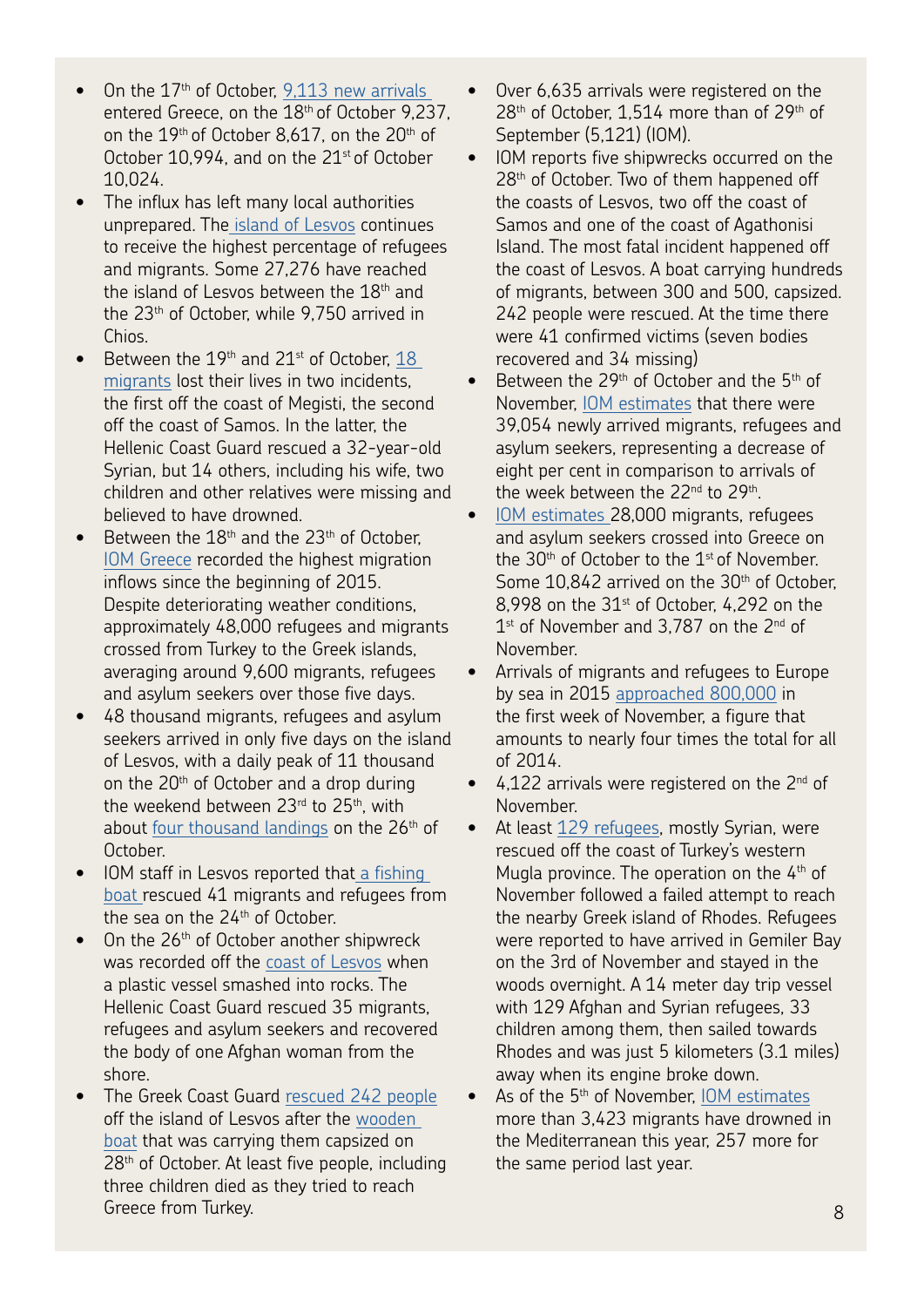#### **Migrant Vulnerability**

• From the  $1^{st}$  of January through the  $3^{rd}$  of November, [15.7 per cent](http://missingmigrants.iom.int/en/mediterranean) of deaths in the Mediterranean come from the Middle East and North Africa, 29.7 per cent from Sub Saharan Africa, 10.5 per cent from Horn of Africa, 43.1 per cent is unknown and one per cent from South Asia.

#### **Smuggling and Trafficking**

- Greek police broke up an [international](http://www.egyptindependent.com/news/greek-police-arrest-12-migrant-smugglers-egypt-syria-iraq-and-pakistan)  [criminal organization](http://www.egyptindependent.com/news/greek-police-arrest-12-migrant-smugglers-egypt-syria-iraq-and-pakistan) smuggling migrants and refugees through Greece, one of the main gateways into the European Union. Officers arrested 12 people from Pakistan, Egypt, Iraq and Syria in raids on apartments and other locations across Athens early on the 4<sup>th</sup> of October and confiscated hundreds of fake identity cards, passports and other documents. The gang gave fake asylum registration documents to migrants arriving in Kos in exchange for about 3,000 Euros (3,400 USD).
- On the 25<sup>th</sup> of October a smuggling boat capsized off the Coast of Lesvos. Some 63 people were rescued by the Hellenic Coast Guard, but as many as seven people went missing. Three bodies, one of a woman, her six-year-old daughter and a boy, all Afghans, were subsequently found deceased on the shore.

### ITALY / CENTRAL MEDITERRANEAN ROUTE

#### **Departures/Arrivals/Rescues**

- [IOM estimates](http://data.unhcr.org/mediterranean/country.php?id=105) 8,916 migrants, refugees and asylum seekers arrived by sea to Italy in October.
- Some 141,766 new arrivals by sea have been estimated by IOM between January to October 2015, a decrease of 13,202 (around nine per cent) for the same period last year. The main countries of origin include 27 per cent from Eritrea (37,796), around 14 per cent from Nigeria (19,576), around eight per cent from Somalia (11,020), six per cent from Sudan (8,692), five per cent from Syria (7,232), about five per cent from Gambia (6,759).
- As of October a total of [7,447 migrants,](https://www.iom.int/news/greece-records-highest-weekly-migration-inflows-2015-so-far) refugees and asylum seekers were rescued from the Channel of Sicily.
- On the 19<sup>th</sup> October, [eight bodies](https://www.iom.int/news/greece-records-highest-weekly-migration-inflows-2015-so-far) including seven women and one man were brought into Taranto by the Spanish ship Rio Segura, which carried another 633 survivors. Authorities discovered the eight victims in a rubber dinghy carrying 113 migrants,

refugees and asylum seekers. Their cause of death remains unknown.

#### **Smuggling and Trafficking**

- On the 10<sup>th</sup> of October, seven suspected [smugglers](http://palermo.repubblica.it/cronaca/2015/10/12/news/sbarchi_a_catania_e_augusta_fermati_nove_scafisti-124890882/?ref=search) were detained by the police and "Guardia di Finanza" after landing a boat with migrants, refugees and asylum seekers took place in the port of Catania.
- The seven were recognized as members of the crew of the vessel that was transporting [134 migrants m](http://palermo.repubblica.it/cronaca/2015/10/12/news/sbarchi_a_catania_e_augusta_fermati_nove_scafisti-124890882/?ref=search)ostly from Sub Saharan Africa. The intervention and rescue was operated by the Croatian military ship "Andrija Mohorovicic". Those arrested were brought to the district of Catania Piazza Lanza.
- Two more [alleged smugglers](http://palermo.repubblica.it/cronaca/2015/10/12/news/sbarchi_a_catania_e_augusta_fermati_nove_scafisti-124890882/?ref=search) were stopped by police officers in Syracuse while rescuing 237 migrants from the Italian ship 'Durand de la Penne' which had arrived on the  $11<sup>th</sup>$ of October in the port of Augusta in the Syracuse area.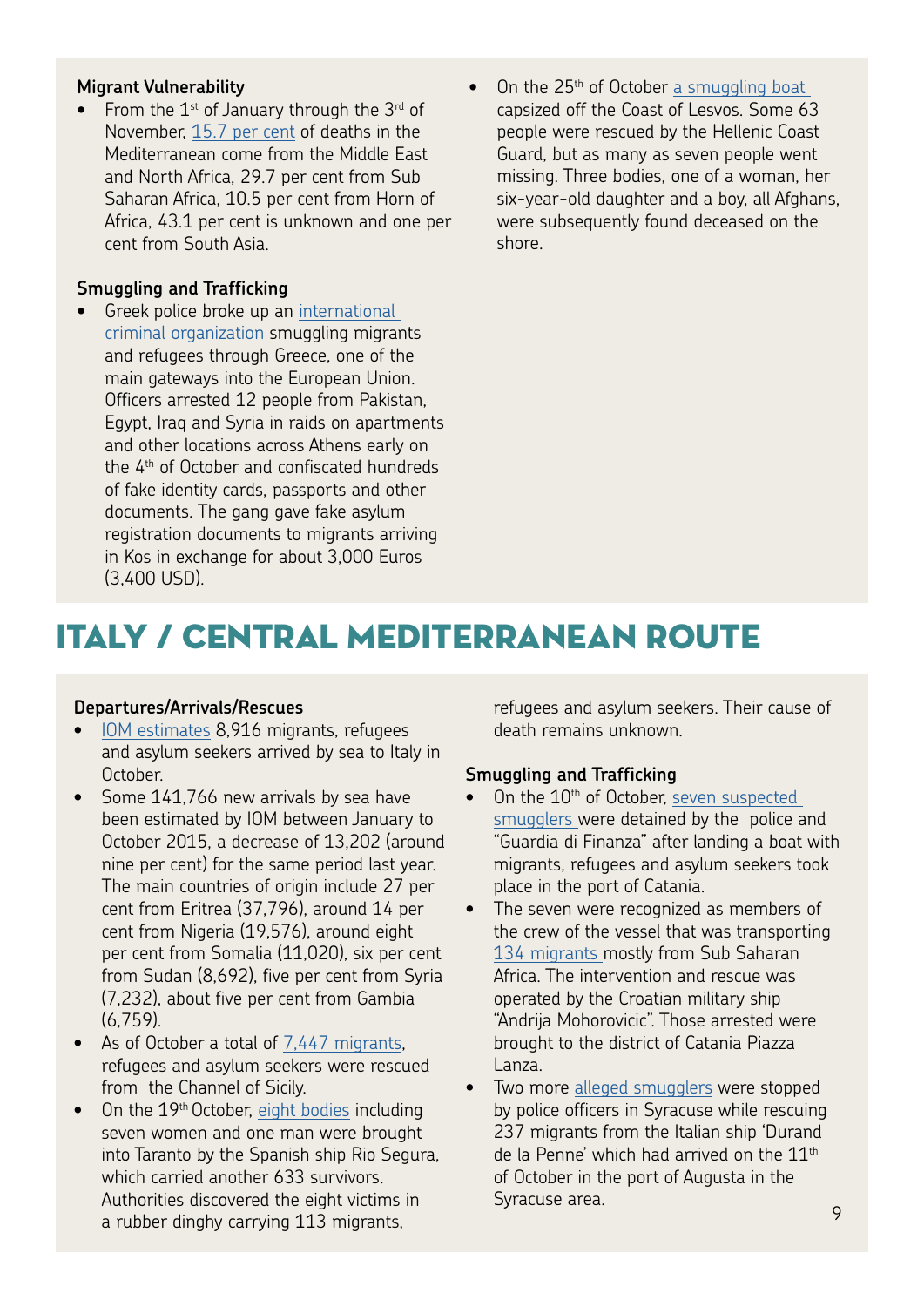## RESEARCH OF INTEREST

**[Migration and Refugee Governance in the Mediterannean -](http://www.iai.it/sites/default/files/iaiwp1542.pdf) by the Institute of International Affairs** This paper investigates how international organizations have been trying to frame an alternative debate and the challenges they meet in promoting transregional governance.

#### **[The Changing Dynamics of Cross-Border Human Smuggling and Trafficking in the Mediterranean](http://www.iai.it/sites/default/files/newmed_monzini.pdf)  - [by the Institute of International Affairs](http://www.iai.it/sites/default/files/newmed_monzini.pdf)**

Moving from the understanding of the two phenomena of human smuggling and trafficking, which are close to one another but conceptually different, this report discusses the extent to which old and new realities in the Mediterranean region have an impact on regional and cross-regional migration flows, with special attention devoted to the analysis of new trends in the smuggling market along two routes, namely the Central Mediterranean route from Libya to Italy and the Eastern Mediterranean one.

#### **[Beyond Definitions Global migration and the smuggling–trafficking nexus](http://regionalmms.org/fileadmin/content/rmms_publications/RMMS_discussion_paper2-_Beyond_DefinitionsNov_2015.pdf) - by Jørgen Carling, Anne**

#### **T. Gallagher & Christopher Horwood**

 This discussion paper explores the rise of mixed, irregular migration with particular focus on the role of smuggling and trafficking in both facilitating that movement and influencing its impact. It explains the current migration context followed by a discussion and analysis of the smuggling–trafficking nexus.

#### **[Europe's Refugee Crisis An Agenda for Action](https://www.hrw.org/report/2015/11/16/europes-refugee-crisis/agenda-action ) - by Human Rights Watch**

New report on Europe's refugee crisis spells out an agenda for action

# MULTI-MEDIA OF INTEREST

#### **[Blog Histoire](https://pierrickauger.wordpress.com/2015/10/07/un-reportage-sur-les-migrations-clandestines-vers-leurope-depuis-le-maroc/) – Géo**

The documentary reports the story of irregular migration from Morocco to Europe.

#### **[Two Billion Miles \(Video\)](http://twobillionmiles.com/) - 4 News**

Two billion miles is an interactive video story that displays the journeys of migrants who applied for asylum in Europe in 2015 and collectively travelled more than two billion miles. Through this video we can follow the footsteps of migrants and refugees as they face the hardships of months of the road.

#### **[For Victims of a Migrant Shipwreck, Justice Remains Elusive](http://www.npr.org/sections/parallels/2015/11/02/453961042/for-victims-of-a-migrant-shipwreck-justice-remains-elusive ) - National Public Radio (NPR)**

This is an audio clip telling the story of the survivors of a tragic shipwreck that took place in September 2014 that provides specific information about the smugglers who allegedly rammed their boat, leaving hundreds to drown in the Mediterranean.